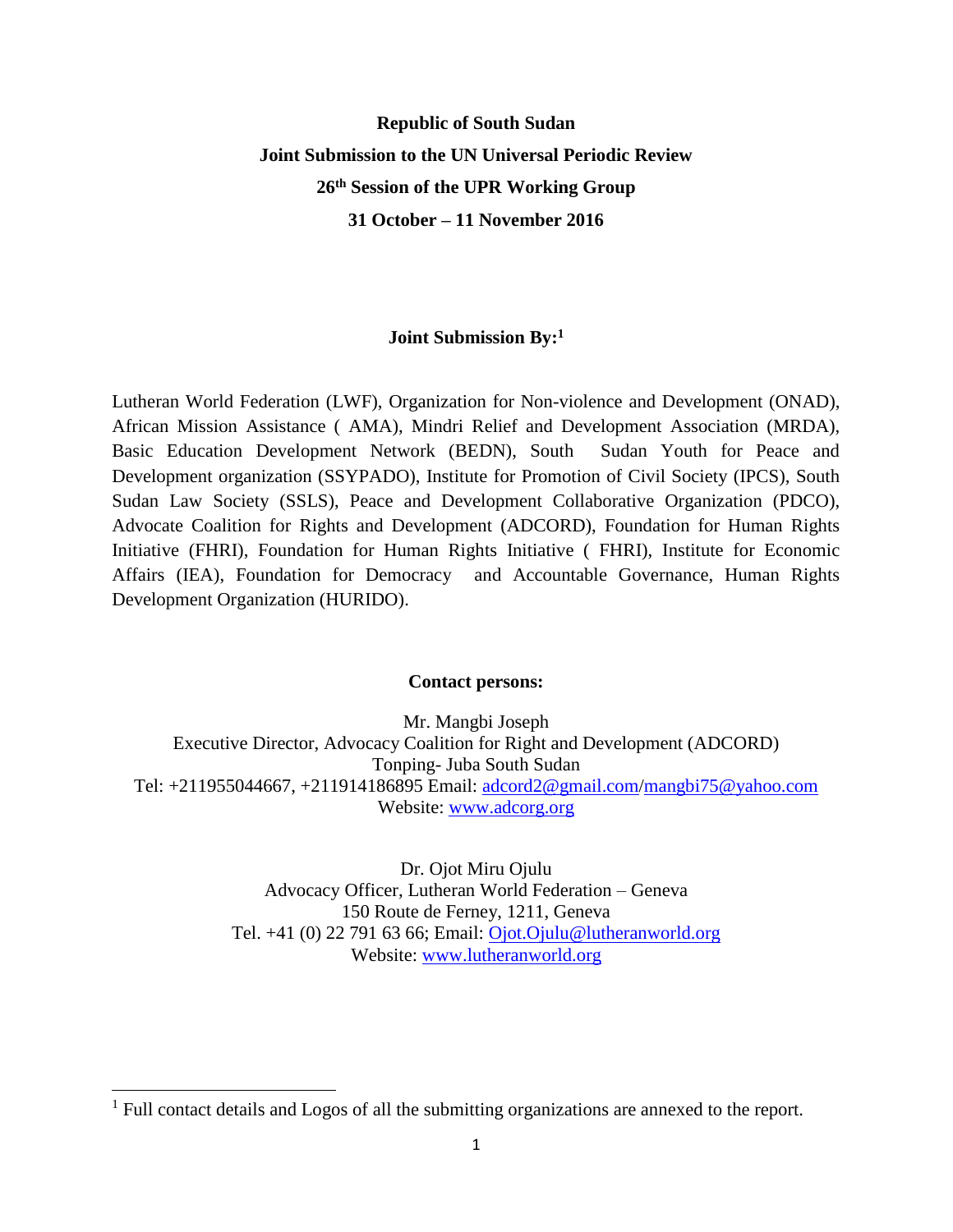#### **EXECUTIVE SUMMARY**

- 1. This report is a joint submission by fourteen non-governmental organizations to inform South Sudan's first universal periodic review. The report considers the state's performance with regards to its obligations under international human rights conventions and international customary law. It highlights key human rights concerns affecting the State. The report is cognizant of the institutional, policy and legislative reforms under taken by South Sudan since its independence.
- 2. South Sudan became an independent state on  $9<sup>th</sup>/July/2011$  and was accepted as a member of the United Nations in the same year. Moreover, South Sudan acceded to several human rights conventions which form the bases for its obligation under international human rights law.<sup>2</sup>The human rights values are properly incorporated in the bill of rights of the transitional Constitution of South Sudan, 2011. The constitution also provides safeguards for good governance, rule of law and effective management of public resources. Efforts to promote human rights in South Sudan has yielded to establishment of the human rights commission envisaged as an independent commission to monitor the human rights situation in South Sudan and advise governance on ways of promoting and protecting human rights.
- 3. However the implementation of the Constitution 2011as well as the performance of the institutions that promote and protect human rights such as the human rights commission and the judiciary faced significant challenges as new governance structures and institutions begin to take hold. The doctrine of separation of powers has been sternly tested as epitomized by the disregard for judicial decisions and other attempts to undermine the independence of the judiciary as well as the human rights commission.
- 4. This has led to governance crises that sparked armed conflict on 13<sup>th</sup>/December/2013, between forces loyal to the former vice president Dr. Riak Machar formally known as  $SPLM/O<sup>3</sup>$  and the government led by President Salva Kiir. The fighting has displaced over two million people, including 1.66 million internally displaced persons (IDPs) and 645,992 refugees.<sup>4</sup> More than 100,000 of these IDPs are being housed in UNMISS protection of civilian (PoC) sites. There are no reliable figures regarding the number of people killed as a result of the large-scale violence that erupted in December 2013, but estimates are as high as 50,000.<sup>5</sup>
- 5. In response to the crisis, the African Union established a commission of inquiry (AUCISS) to investigate alleged human rights violations and recommend appropriate responses. The report found gross violations of human rights and gave concrete recommendations for

 $\overline{a}$ 

<sup>&</sup>lt;sup>2</sup>Convention on the rights of the child, convention on elimination of all forms of discrimination against women, the universal declaration of human rights, Convention against Torture and the African Charter on Human and Peoples' Rights

<sup>&</sup>lt;sup>3</sup> Sudan People Liberation Movement in opposition

<sup>4</sup>United Nations Office for the Coordination of Humanitarian Affairs (UNOCHA), South Sudan Humanitarian Bulletin (1 December 2015), *available at* South Sudan,

http://reliefweb.int/sites/reliefweb.int/files/resources/OCHA\_SouthSudan\_humanitarian\_bulletin\_1Dec2015.pdf 5 International Crisis Group, Sudan and South Sudan's Emerging Conflicts, Africa Report No 223 (29 January 2015), *available at*  http://www.crisisgroup.org/en/regions/africa/horn-of-africa/sudan/223-sudan-and-south-sudan-s-merging-conflicts.aspx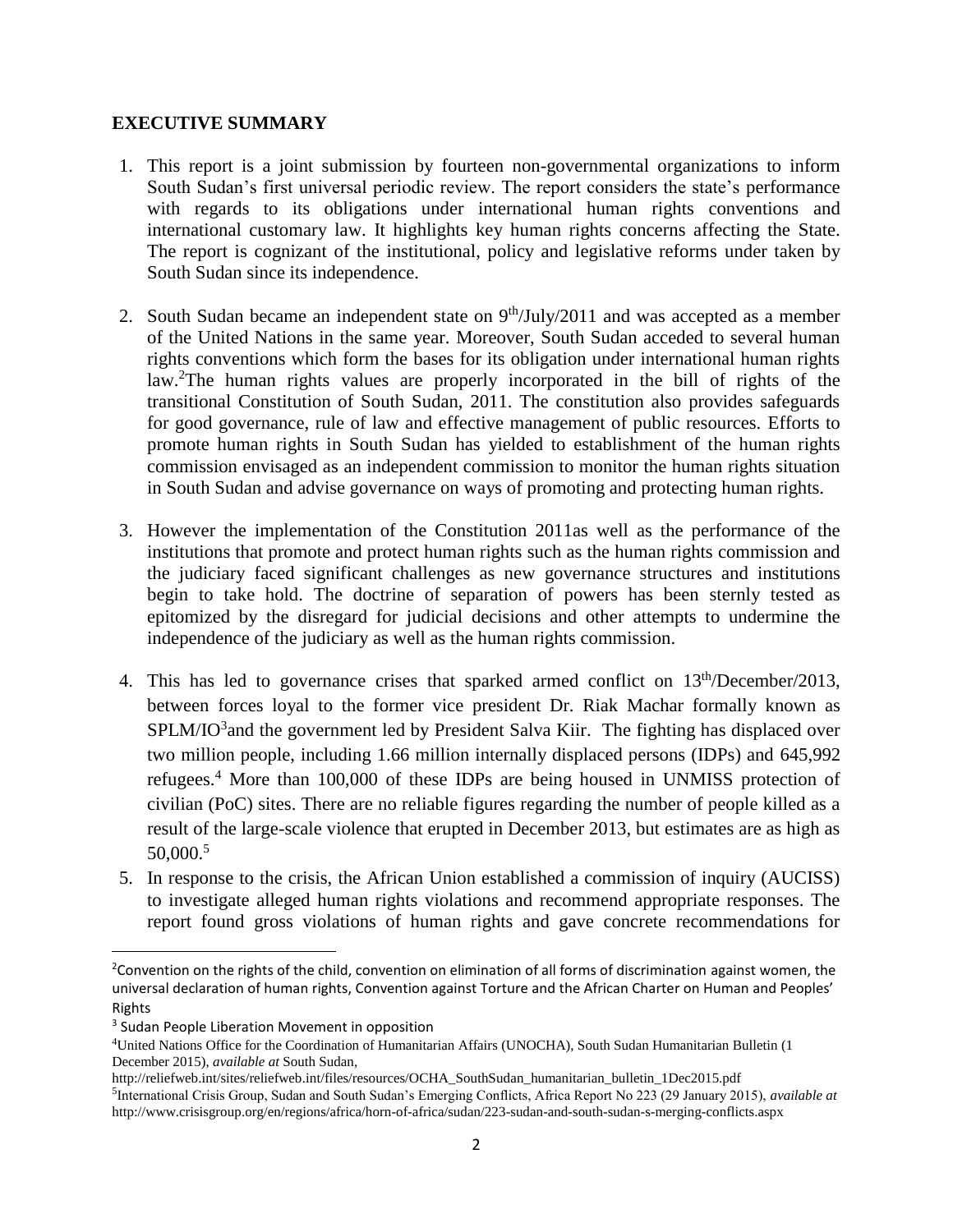transitional justice processes including accountability, truth, reconciliation and institutional reforms.<sup>6</sup>In August 2015, the Government of the Republic of South Sudan (GRSS), Sudan People's Liberation Movement-in-Opposition and other stakeholders signed an Agreement for the Resolution of Conflict in South Sudan (ARCISS) in an effort to bring the conflict to an end. Chapter V of the agreement provides for transitional justice and establishes three national level institutions: a Hybrid Court for South Sudan (HCSS), a Commission on Truth, Reconciliation and Healing (CTRH), and a Compensation and Reparations Authority (CRA). The peace agreement also establishes a 30 month transitional period during which a transitional government of national unity will institute reforms that will culminate in elections.

6. Implementation of the peace agreement presents several challenges as the principal parties to the agreement continue to treat each other with suspicion and mistrust, the intervention of international community to ensure proper implementation of transitional justice process as redress to gross human rights violation committed during the conflict is crucial in addressing history of impunity and lack of rule of law.

# **METHODOLOGY**

- 7. The civil society coalition on South Sudan 1<sup>st</sup> UPR was formed on 17/December/2015, at a national civil society conference held in Juba South Sudan under the auspices of the Lutheran World Federation (LWF). At this conference the stakeholders identified eight thematic priorities that the report would focus on, these are; access to justice and rule of law, women rights, child rights, transitional justice, governance, internally displaced persons and refugees, freedom of expression and social services. The stakeholders identified fourteen organizations as a UPR resource team and coordinators in the ten states that were responsible for preparing various thematic reports based on their mandate and expertise, and developed a work plan to guide the writing, consolidation, editing and validation of the report before submission to the Office of the High Commissioner for Human Rights (OHCHR). See Annex 1 for a list of organizations and their contact information.
- 8. The resource team carried a survey with the help of the coordinators in all the ten states of South Sudan from the  $1<sup>st</sup>$  to  $11<sup>th</sup>$  of March and developed a first draft of this report on 15th/March/2016. The report relied on reports of the survey carried out by the UPR resource team, organizational reports and studies, government reports and policies, and to limited extent reliable media reports. A technical drafting team was selected from the UPR resource team to review and edit the first draft report to ensure consistency and compliance with OHCHR guidelines.

<sup>6</sup>African Union Commission of Inquiry on South Sudan (AUCISS), Sudan and South Sudan's Emerging Conflicts, Africa Report No 223 (29 January 2015), *available at* http://www.crisisgroup.org/en/regions/africa/horn-of-africa/sudan/223-sudan-and-southsudan-s-merging-conflicts.aspx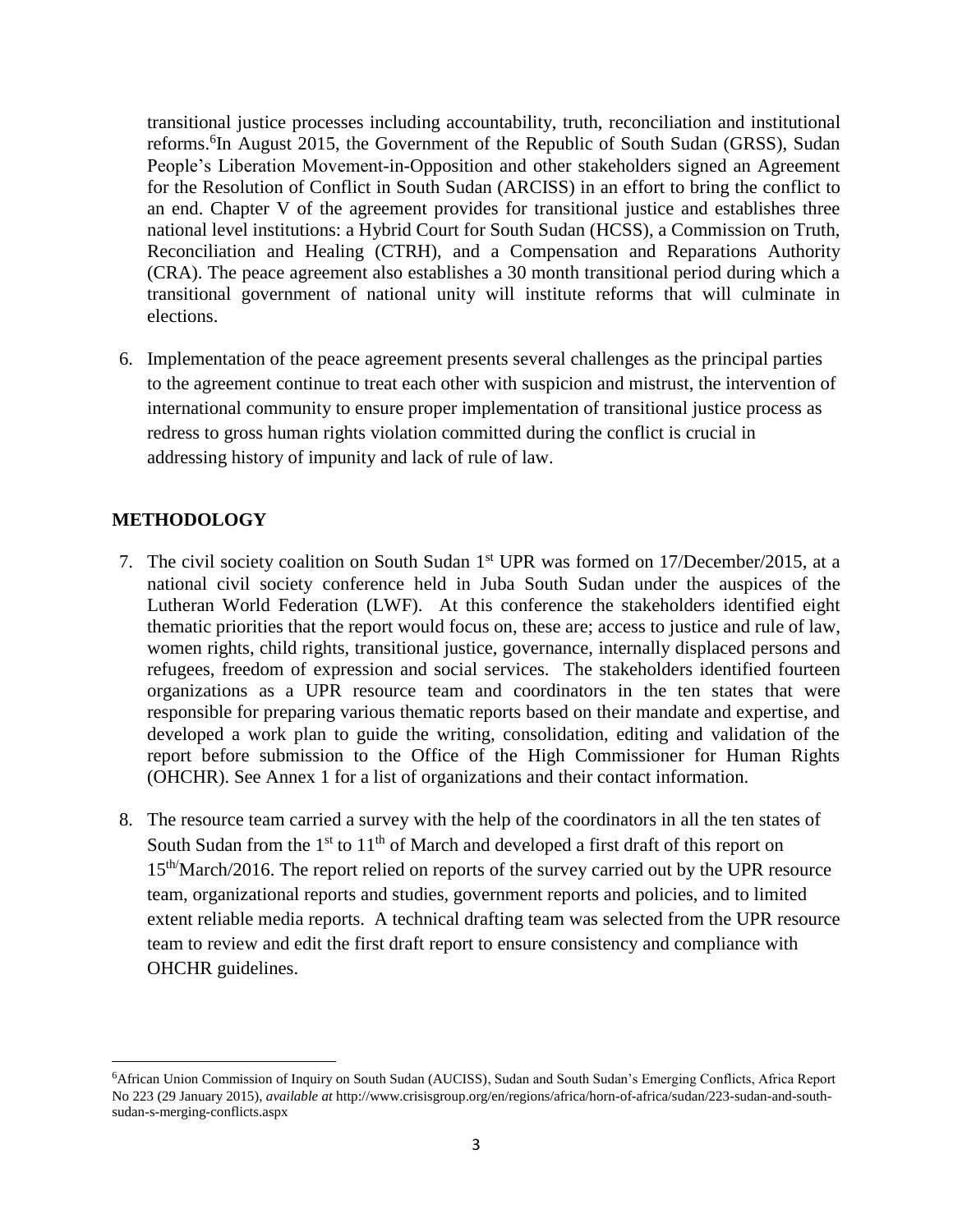9. The technical committee submitted the second draft report to LWF for technical review on 16<sup>th</sup>/March/2016. After the technical review, the resultant report was subjected to a stakeholders' validation on  $18<sup>th</sup>/\text{March}/2016$  hence this final report.

# **1. SOUTH SUDAN FRAME WORK FOR HUMAN RIGHTS**

- 10. South Sudan has signed various treaties and protocols at the international and regional level; Convention against all forms of discrimination against women (CEDAW), Convention on the rights of the child (CRC), Optional Protocols to the International Covenant on Economic, Social and Cultural Rights, (ICESCR) and the Second Optional Protocol to the International Covenant on Civil and Political Rights (ICCPR). In line with these treaties, the constitution of South Sudan provides for a bill of rights which details rights and the freedoms every person in South Sudan is entailed to enjoy. <sup>7</sup>The constitution of South Sudan further recognizes that any human rights treaty ratified by South Sudan form integral part of the bill of rights. However, final instruments of ratification were not submitted to finalize the ratification process.
- 11. The Constitution further provides a foundation for various institutional reforms aimed at ensuring independence of public and State institutions and their adherence to the national values and principles including integrity, transparency and respect for human rights. The government of South Sudan has established various independent Commissions purporting to promote and protect human rights in addition to furthering good governance.<sup>8</sup> These independent institutions have however cited lack of sufficient budgetary allocation and political interference as critical barriers to the achievement of their respective mandates.

# **Recommendations to the Government of the Republic of South Sudan:**

- a. Submit the instruments of ratification for the above mentioned treaties and operationalise their implementation by 2017.
- b. Adequately resource independent national human rights institutions including South Sudan Human Rights Commission and ensure its accreditation under the Paris Principles by 2018.

# **2. ACCESS TO JUSTICE AND RULE OF LAW**

12. Respect and protection of human rights can only be guaranteed with the availability of domestic effective remedies. Indeed, legal rights are only meaningful if they can be

<sup>7</sup> South Sudan Transitional Constitution, 2011 part two

<sup>8</sup> Human Rights Commission, Law Review Commission, Ant-corruption Commission, Public Servants and Commission, Judicial Service Commission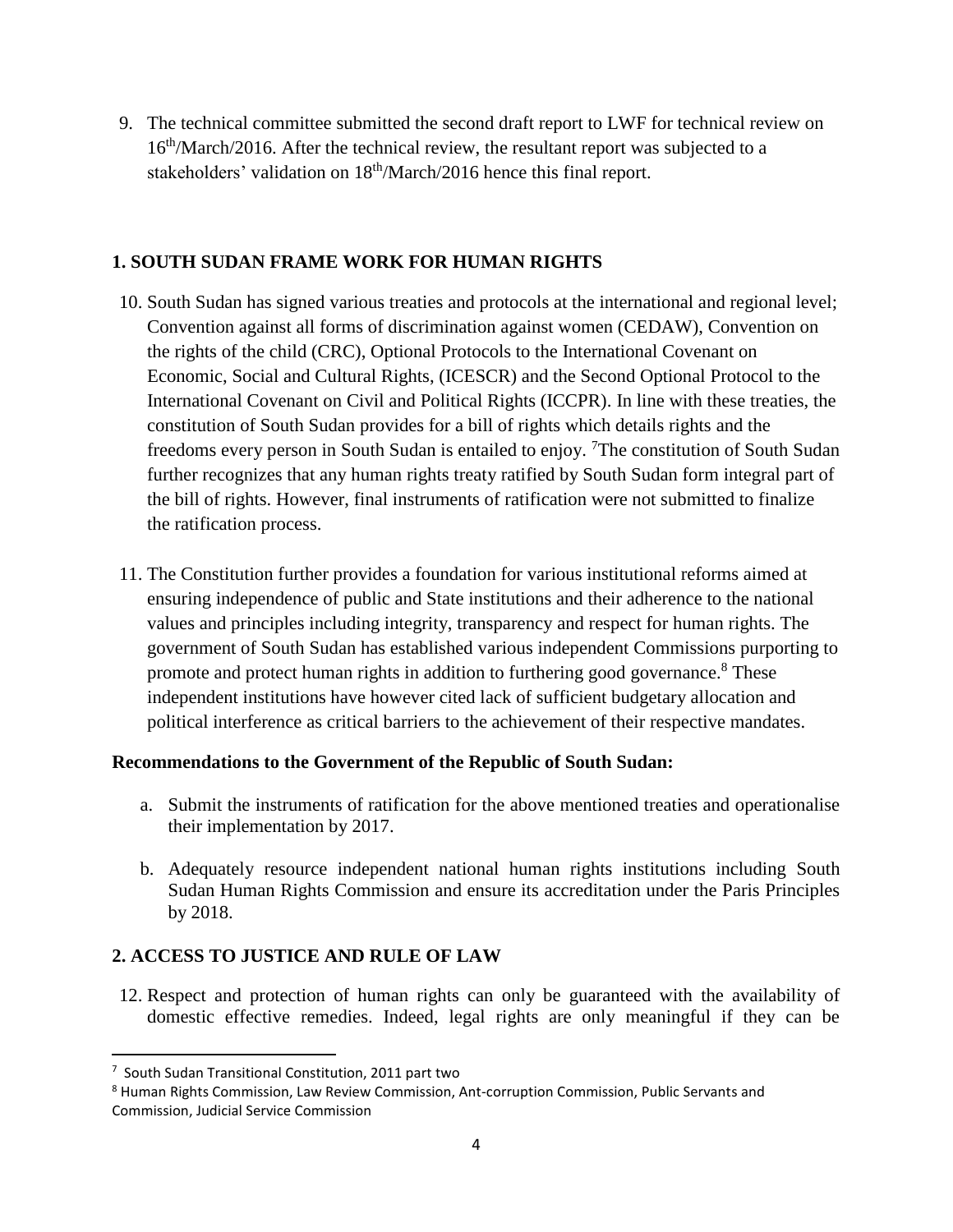asserted.<sup>9</sup> This requires effective justice system. South Sudan Justice system comprise of both former justice system with judicial courts administering laws enacted by parliament alongside customary courts administering rules emanating from the customs and traditions of people. The formal courts are only available in towns hosting only 15% of the country population. The vast population of the country remains under the custody of customary courts.

- 13. Even in the towns access to justice for civilians presents great challenges as the courts are not independent and persons with military and economic powers continue to operate above the law. Human rights abuses and violations continue to be conducted with impunity. Legal representatives for citizens are mainly unaffordable by majority of the citizens, thus leading to un-resolved cases of prolonged detention, arbitrary arrest, improper processing of cases before courts.
- 14. Despite the fact that South Sudan has signed the moratorium on death penalty, death Penalty continues to be enforced as punishment for serious crimes up to the present time.

#### **Recommendations to the Government of the Republic of South Sudan:**

- a. We therefore recommend the government of South Sudan to Abolish Death sentence by 2017.
- b. Ensure independence of the judiciary through allocation of adequate funding and immunity for the members of the judicial service commission and the judiciary.
- c. The ministry of justice for South Sudan should ensure adequate provision of legal aid to persons who cannot afford the cost of legal representation.

# **3. WOMEN RIGHTS**

 $\overline{a}$ 

- 15. South Sudan acceded to the convention on elimination of all forms of discrimination against women.<sup>10</sup>The transitional constitution of South Sudan formally recognizes women rights and guarantees gender equality.<sup>11</sup> The national ministry of gender, child and social welfare is responsible for ensuring gender equality. There are further ministries of gender at state level. The Transitional Constitution requires that at least 25% of the representatives at all levels of government and institutions shall be allocated to women. Currently women hold 26.5% (88 out of 332) of seats at the national legislative assembly.<sup>12</sup>
- **16.** However implementation of the affirmative action presents great challenge due to high illiteracy rate among women compared to men. Only 16% of women over the age of 15 are

<sup>9</sup> http://www2.ohchr.org/english/bodies/cedaw/docs/Discussion2013/ConceptNoteAccessToJustice.pdf

<sup>&</sup>lt;sup>10</sup> See member states to the convention on elimination of all forms of discrimination against women

<sup>&</sup>lt;sup>11</sup> Transitional Constitution of South Sudan, 2011 Article: 16

<sup>&</sup>lt;sup>12</sup>Women for Women International; Status of women in South Sudan, 2015, pg: 5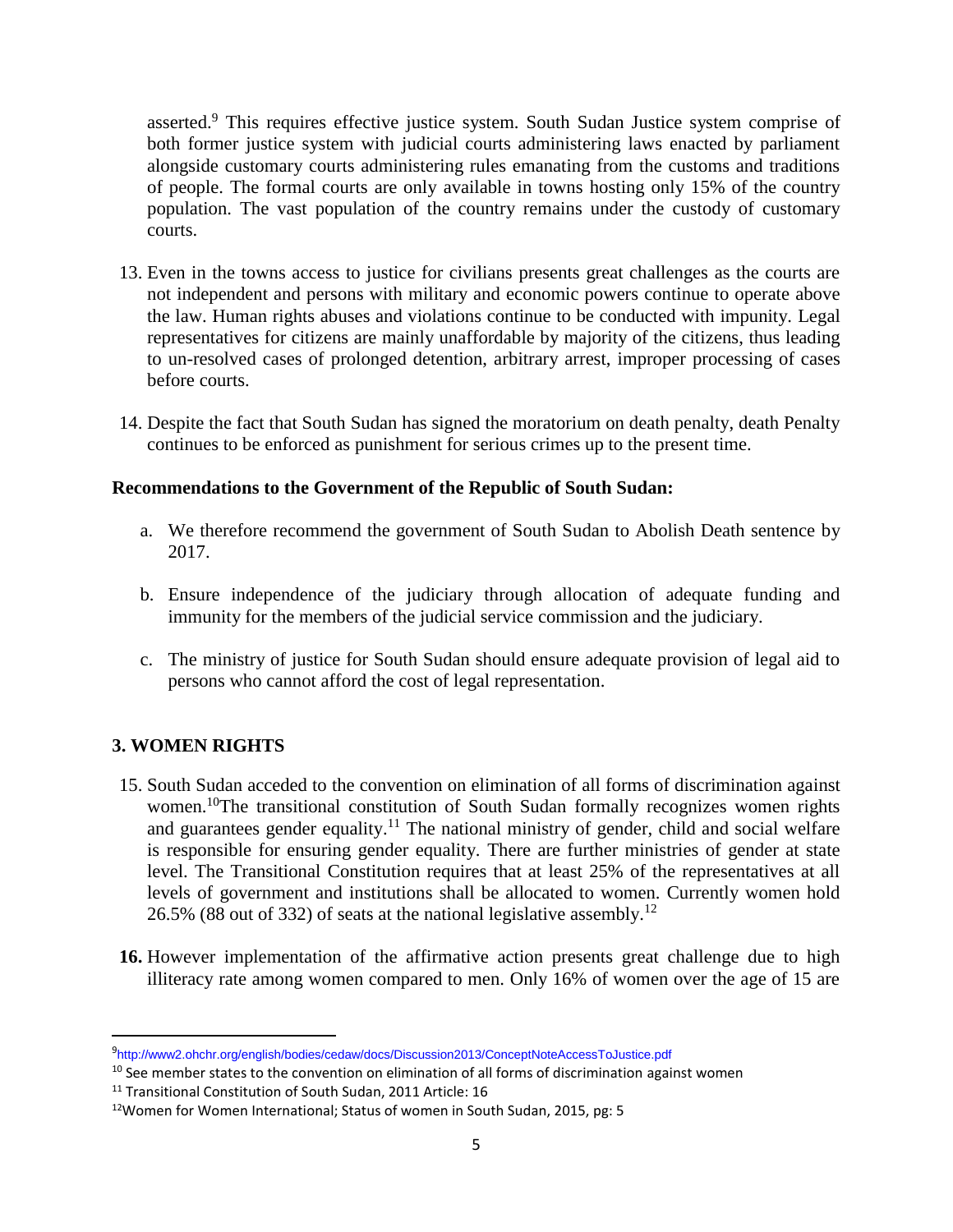literate, compared to 40% of men.<sup>13</sup>Thus unemployment rates are very high, with only 12% of women and 11% of men within the active population formally employed. At all levels of income, women earn lower wages than men. 51% of the population lives below the national poverty line. Female-headed households have a poverty incidence that is 9% higher than male-headed households  $(57\% \text{ vs. } 48\%).$ <sup>14</sup>

- 17. South Sudan has one of the highest maternal mortality rates in the world, at 2,054 deaths per 100,000 births. 90% of women give birth without the assistance of a skilled professional. The fertility rate is 4 births per woman. Prevalence of female genital mutilation is significantly lower than in neighboring countries, at 1.3%. The HIV prevalence rate is 3%; it is higher among women than men  $(59\% \text{ vs. } 41\%)^{15}$ . There are no specific laws regarding violence against women in South Sudan, and no accurate national data on rates of violence are currently available. The Penal Code Act excludes coerced marital sex from the definition of rape and the law enforcement and justice systems are ill-equipped to effectively address cases of domestic abuse. This is further aggravated by exiting native and harmful cultural practices that treat women as property.<sup>16</sup>
- 18. The armed conflict which broke out in December-2013 made the situation oven worse for women as women are made directed target for rape, mutilation and killing by soldiers from both sides of the armed conflict, suffers displacement from their homes and exposed to traumatic experience. <sup>17</sup>

#### **Recommendations to the Government of the Republic of South Sudan:**

- a. Develop a policy for women empowerment by 2017.
- b. Enact a law to protect women from gender based violence and all forms of discrimination.
- c. Conduct intensive legal awareness on rights of women and protection of women.
- d. Conduct research on the impact of cultural practices on women rights and protection and enact law that prohibits and criminalizes negative or harmful cultural practices no later than 2018.

<sup>&</sup>lt;sup>13</sup>. United State Institute for Peace Special report : Gender and state building in South Sudan, 2014 Pg:24

<sup>&</sup>lt;sup>14</sup> United State Institute for Peace Special report : Gender and state building in South Sudan, 2014 Pg: 30

<sup>15</sup>CSOs UPR coalition assessment on situation of women in South Sudan, 2016 pg: 48 <sup>16</sup> South Sudan Penal Code, 2008 S. 247(3)

<sup>17</sup>17International Crisis Group, Sudan and South Sudan's Emerging Conflicts, Africa Report No 223 (29 January 2015), *available at* http://www.crisisgroup.org/en/regions/africa/horn-of-africa/sudan/223-sudan-and-south-sudan-s-merging-conflicts.aspx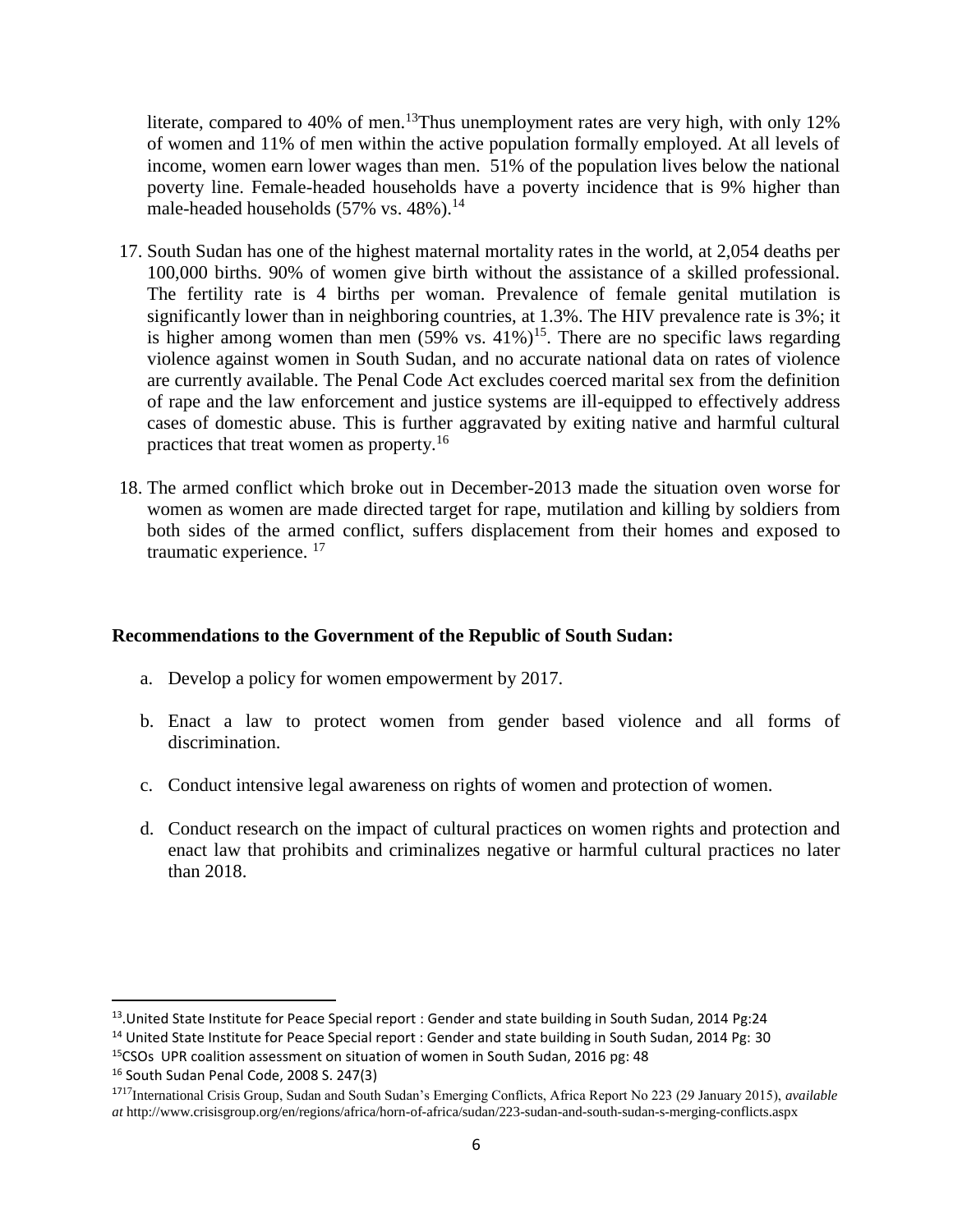#### **4. RIGHTS OF THE CHILD**

- 19. South Sudan has acceded to the convention on the rights of the child and the additional protocols on January 25, 2013. South Sudan's parliament has also agreed South Sudan would ratify the African Charter on the Rights and Welfare of the Child. However South Sudan is still not listed as having officially ratified the charter at the African Union. The transitional constitution of South Sudan bill of rights provides for the rights of the child. In addition to this South Sudan has a child Act which further details the rights of child and provide for mechanism for protection of children from all forms of harms.<sup>18</sup>
- 20. However, since the eruption of conflict in South Sudan in December in 2013, the UN has received over 1,300 reports of grave violations committed against children throughout the country by the parties to conflict. From 15 December 2013 to September 2015, 1,359 incidents were reported affecting 56,747 children, of which 973 incidents have been verified, affecting 29,272 children. To date, these incidents include the killing of 1,353 children and injuring of 325 others, recruitment affecting between 15,000 and 16,000 children, military use and attacks on schools, affecting 36,748 children schools still being used by parties to the conflict, sexual violence affecting 702 children and abduction affecting 1,446 children.<sup>19</sup>
- 21. The abuses documented by the UN constitute serious violations of international law, including the Convention on the Rights of the Child, and international humanitarian law. UN investigations show that children have been targeted and killed for their ethnic background or for the political affiliation of their relatives or community members. Children have routinely been abducted from their homes, their schools, and their communities and forced to join the fighting forces, where they inevitably become not only the victims of grave violations committed against them, but also perpetrators of a multitude of crimes against the civilian population.<sup>20</sup>

# **Recommendations to the Government of the Republic of South Sudan:**

- a. Establish effective juvenile justice system as provided by the child Act of South Sudan by 2017.
- b. Provide free education for all children.
- c. Enact a law to protect children against early marriage and forced marriage by 2017.
- d. Complete ratification of the Optional Protocol on the Convention on the rights of the Child on involvement of children in armed conflict by depositing instrument of ratification to the UN by 2017.

<sup>18</sup> CSOs UPR coalition situation assessment report, 2016

 $19$  UNICEF South Sudan violations against children, 22 Oct 2015 pg:3

<sup>&</sup>lt;sup>20</sup>Report of committee of expert on South Sudan, 2016.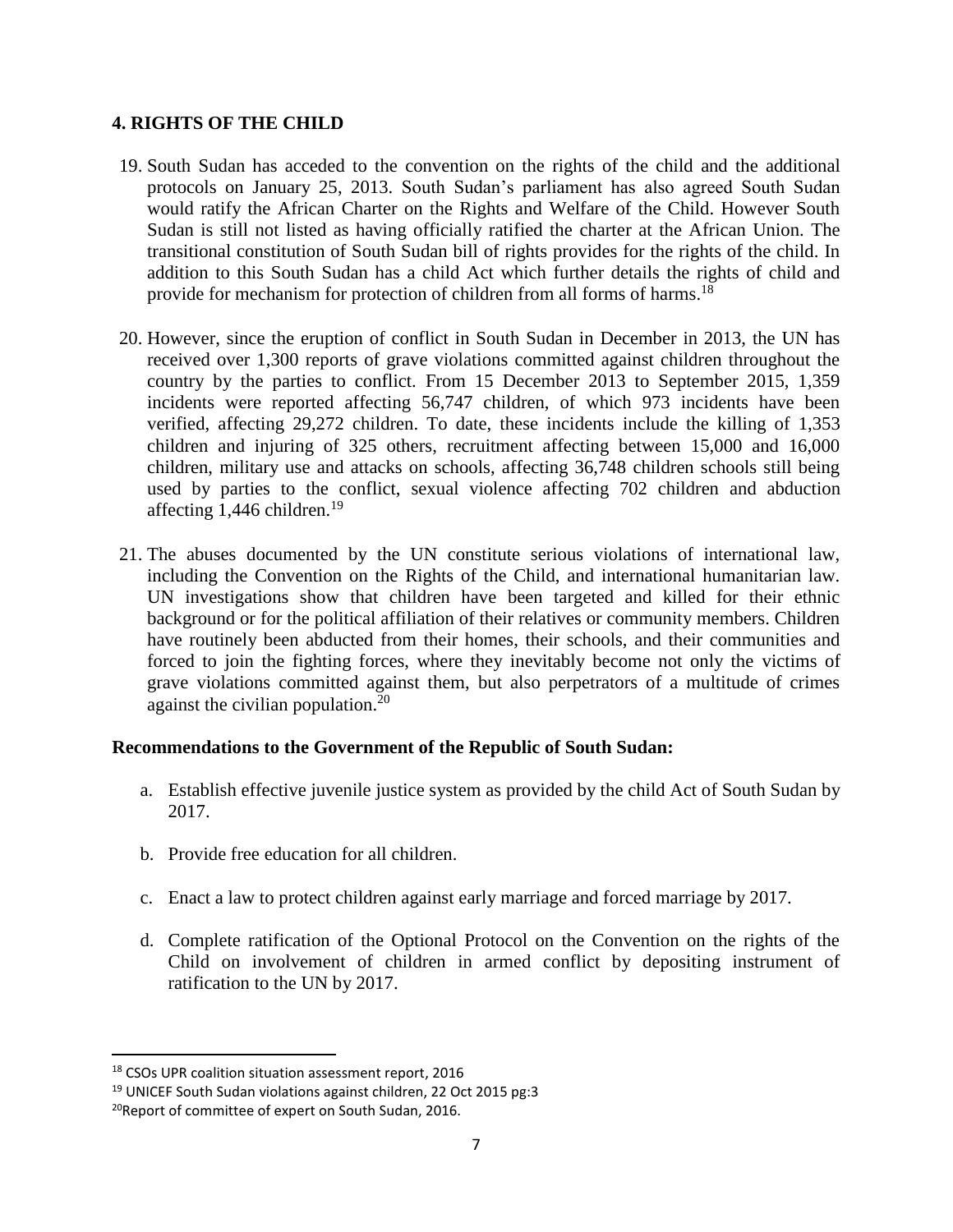- e. Disarm and rehabilitate all child soldiers within the government armed forces by 2017.
- f. Take all necessary measures to stop involvement of children in armed forces by any armed group in South Sudan.

### **5. FREEDOM OF EXPRESSION AND MEDIA**

- 22. South Sudan has not yet joined key human rights instruments such as the International Covenant on Civil and Political Rights (ICCPR),the International Covenant on Economic Social and Cultural Rights (ICESCR), and the African Charter on Human and Peoples' Rights(ACHPR).The South Sudan Transitional Constitution of 2011 guarantees freedom of expression in Article 24 and the Bill of Rights upholds general rights and freedoms. The right to information is also guaranteed in Article 32 of the South Sudan Transitional Constitution. The draft Right to Information Bill presented to the President for his signature and formal adoption is to give effect to the constitution alright of access to information.
- 23. The Government of South Sudan exercises control over information disseminated by the media and there have been cases of media content being censored and journalists being detained for reporting on events in the country. While the draft Media Authority Bill is to guarantee journalists' right to protect their sources, journalists have expressed concerns about the current situation, mentioning the substantial risk of being forced to reveal their sources.
- 24. There is currently no independent system for regulation in South Sudan and the draft Media Authority Bill does not foresee the establishment of such an independent authority. In the absence of media laws, the authority to grant TV and radio licenses is entrusted tothe Ministry of Information and Broadcasting. This is contrary to international standards that emphasize the need for the independence of the regulatory authority to ensure fairness in the allocation of frequencies.
- 25. Outdated laws impose on journalists and media houses unwarranted restrictions on the grounds of defamation. Defamation in South Sudan is currently regulated by the Penal Code Act 2008, which includes several articles excessively restricting freedom of expression. In practice, several cases of defamation have been reported since the country's independence in 2011.The draft Media Authority Bill states that no government license shall be required from print media outlets once the Bill is signed by the President. At the time of publication, no further information was available with regards to its enforcement.
- 26. The media in South Sudan are not subject to prior censorship in law, but it has been reported that in practice security forces have engaged in prior censorship through harassment and illegal detentions. The safety of journalists is challenging in South Sudan with several incidents reported that relate to unlawful detention and surveillance attacks on media practitioners, self-censorship and forced closure through economic sanctioning or other kinds of threats. Perpetrators of attacks on media practitioners are generally not prosecuted.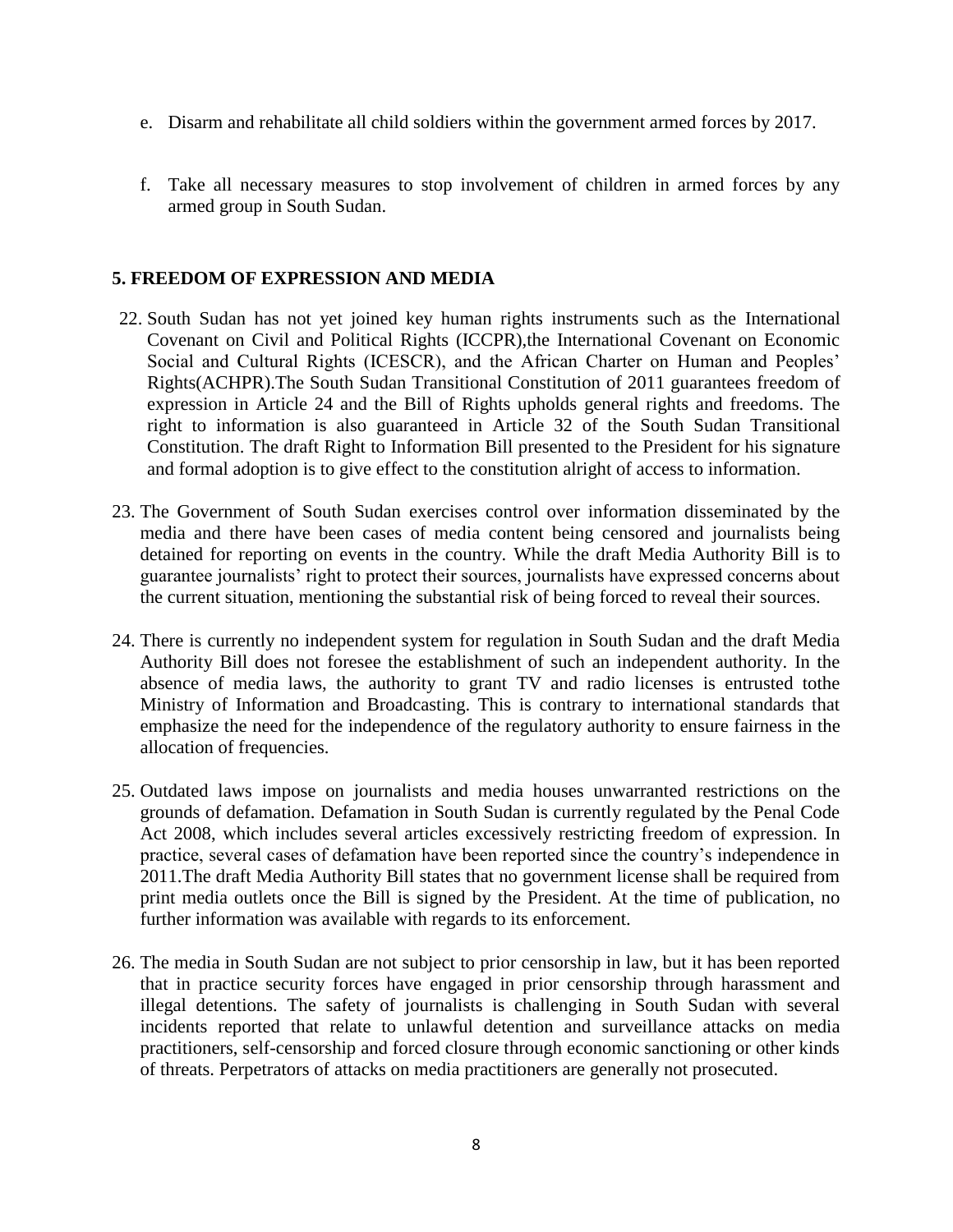#### **Recommendations to the Government of the Republic of South Sudan:**

- a. Implement the media laws to protect journalists and human rights activists.
- b. Review the National Security Service Act with a view to prohibit arrest and detention of journalist by national security agents.
- c. Encourage and facilitate the growth of professional journalism through trainings by internationally recognized independent bodies.

# **6. INTERNALLY DISPLACED PERSONS AND REFUGEES**

- 27. Since its independence, South Sudan has been characterized by sporadic incidents of conflict ranging from tribal or communal conflict to political and armed conflict that results to destruction of civilians' property and displacement in massive numbers. The scale of displacement of civilians has intensified by conflict which broke out in December 2013.
- 28. The fighting started in the capital, Juba and rapidly spread to other parts of the country. In the early stages, the towns of Bor, Malakal and Bentiu suffered the brunt of the fighting, although all ten states of South Sudan have subsequently been affected by the civil war. Sixteen months later, the conflict has cost an estimated 50,000 lives, has created an estimated 1.5 million internally displaced persons and has forced approximately 500,000 refugees to flee to the neighboring countries of Ethiopia, Kenya, Sudan and Uganda.
- 29. Since the outbreak of conflict in mid-December 2013, tens of thousands of people are estimated to have been killed. Of a total population of 12 million, 1.4 million people have been displaced inside the country, and nearly half a million have sought refuge outside the country. Those displaced by the conflict are scared to return to their home areas, opting instead to endure appalling conditions, a dearth of basic services and other threats in areas of displacement.
- 30. Even in the event of a political agreement between the two parties to the conflict, the displaced are unlikely to return home quickly given the ethnic nature of the conflict and the likelihood of continuing violence against and between communities. Land has been taken during the conflict and boundaries have been re-drawn: many displaced people may never return to their homes.<sup>21</sup>Of those displaced inside South Sudan, less than 10 percent—over 100,000 people—are residing in United Nations "protection of civilian" sites (PoC sites) in peacekeeping bases. The vast majority of displaced people are living outside these sites,

<sup>21</sup>http://www.refugee-rights.org/Publications/Papers/2014/14%2004%2001%20South%20Sudanese%20refugees%20FINAL.pdf.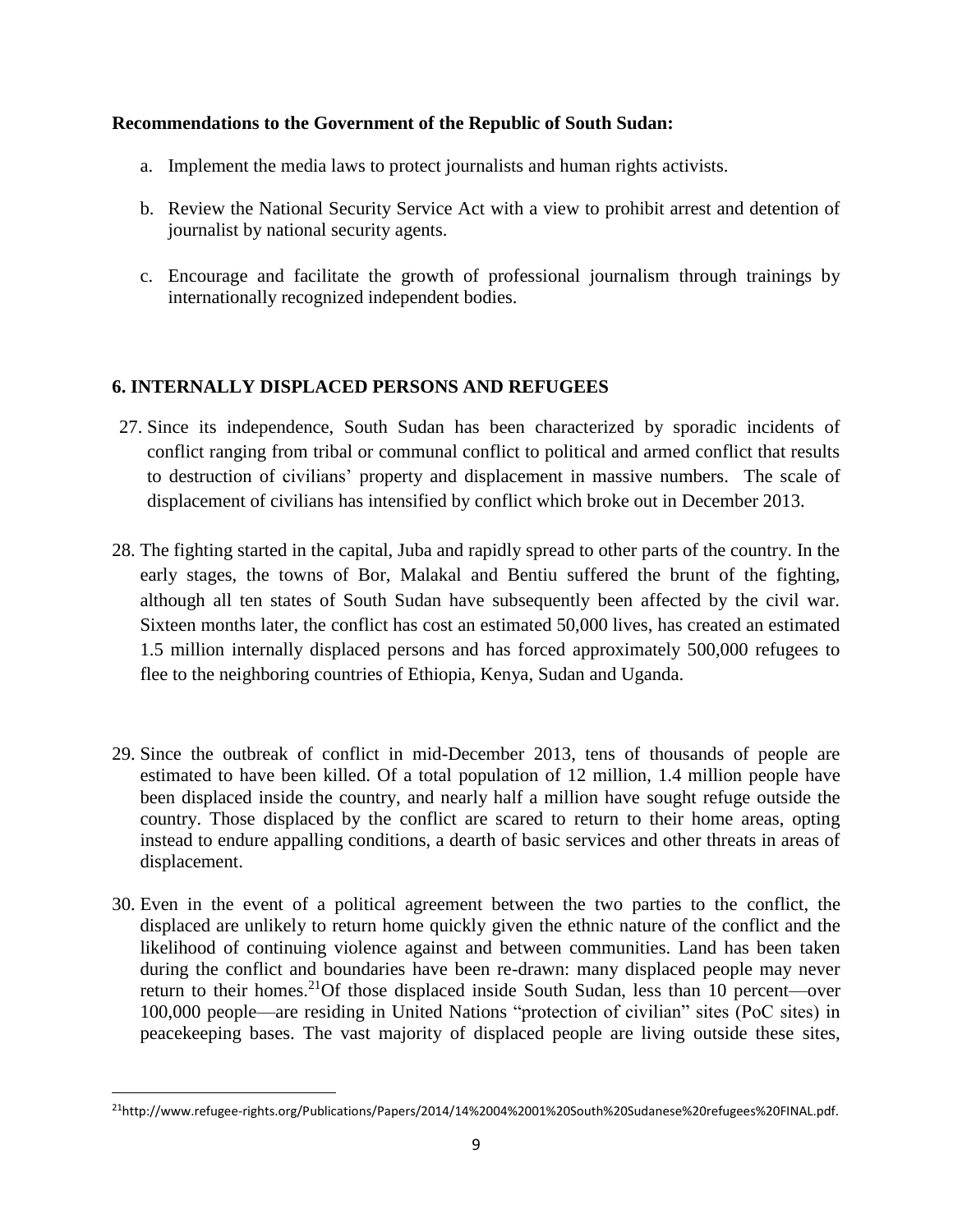many of them in remote areas where accessing basic services and assistance is much more difficult.

- 31. A cessation of hostilities agreement was signed in January2014, and other ceasefire agreements have followed. In June the parties to the conflict agreed to form a transitional government within 60 days. Yet these ceasefires and commitments have not been upheld. Despite a reduction in large-scale military confrontations since May (during the rainy reason), all parties to the conflict—including militias and self-defense forces—continue to target civilians, often on the basis of their ethnicity.<sup>22</sup>
- 32. The great number of internally displaced persons overstressed the limited resources provided by humanitarian organizations. The humanitarian response has had a disproportionate focus on IDPs sheltering in protection-of-civilian sites and camps, who are easier to reach. The vast majority of people displaced are outside bases and formal camps: many are in remote areas and face continued threats to their security, resulting in repeated displacement. This fluid displacement in rural areas has made it difficult for humanitarian agencies to reach all those in need of assistance. These displacement patterns have had a severe impact on the availability of food. Farmers were forced from their land before they could plant, and markets have been disrupted.
- 33. The signing of the peace agreement had been seen as a hope for return to normalcy and ending the suffering of the civilians including the displaced persons. However implementation of the peace agreement is facing continuous delays, which in turn elongates the suffering of the displaced persons.

# **Recommendations to the Government of the Republic of South Sudan:**

- a. Expedite the process of implementation of the peace agreement and facilitate the return and settlement of the displaced persons and refugees.
- b. Collaborate with the international community to reach internally displaced persons outside the formal protection of civilians' camps (PoCs) with necessary humanitarian support and increase the support for internally displaced persons in the camps.

# **7. SOCIAL SERVICES**

 $\overline{\phantom{a}}$ 

34. The level of socioeconomic development in South Sudan is extremely low outside the few urban areas. Given the lack of statistical data, the UNDP has not yet ranked South Sudan in its Human Development Index, nor are other internationally comparable indices available on South Sudan. The recent survey carried out by the civil society coalition for the UPR process reveals a lack of basic services, and for those services that do exist, they are of poor quality particularly in rural areas. Most areas of South Sudan depend heavily on

<sup>22</sup> UNHCR crises in South Sudan, 2015, pg: 25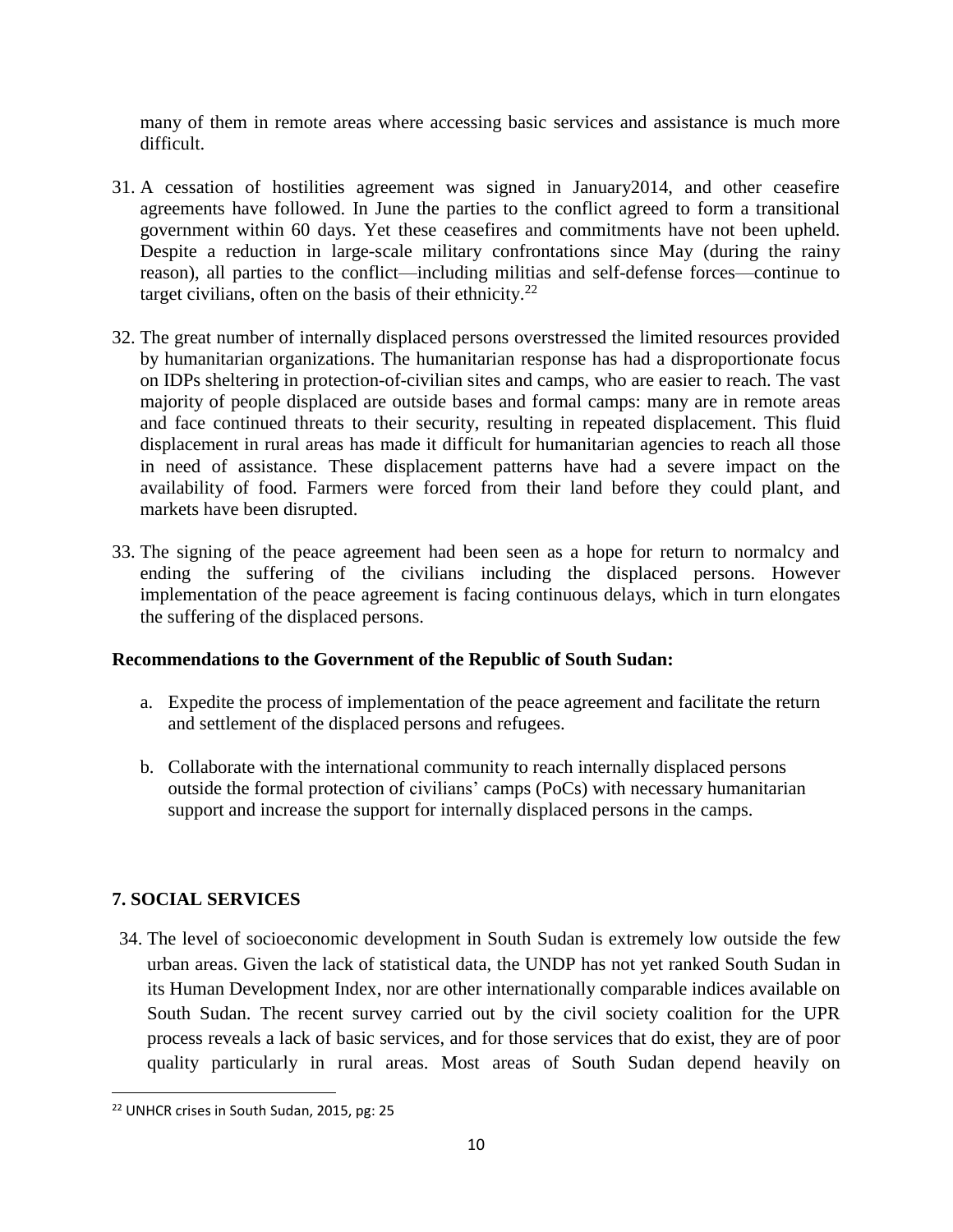international NGOs and churches to provide basic public goods, in particular access to health care and basic education.<sup>23</sup>

- 35. Most South Sudanese depend on small-scale subsistence farming and cattle-herding which, in the best case scenario, produces enough food for their extended family. Even this pattern of livelihood has been disrupted by the war leaving most of the citizens at a risk of facing acute famine and poverty. Among the poorest quintile of South Sudanese, more than 80% depend on agriculture. Within the wealthiest quintile, agriculture accounts for less than 60% of household income. Droughts, floods, crop diseases, pests and death or theft of livestock are common setbacks for household incomes, and often leave thousands of families hungry.<sup>24</sup>
- 36. A significant part of the population depends on food aid from the World Food Program. The most recent poverty assessment for South Sudan has been published in 2011 by the World Bank and draws on data from 2009. Though it is very likely that data have changed in recent years, it found that 50.6% of the population lived below the poverty line, i.e. on less than \$1 a day. States on the border with Sudan are particularly poor with poverty rates of up to 76% in Northern Bahr El Ghazal. The study shows that poverty rates for households headed by women (around 29%) are slightly higher at 57% than those headed by men, at 48%.
- 37. The level of education in South Sudan is very low. Low education strongly correlates with poverty rates. Some 75% of heads of households have not completed any formal education. Not surprisingly, poverty rates are highest for those who have no formal education. General patterns of low-income countries are present in South Sudan: the school attendance rate is higher for boys than for girls; school attendance is higher in urban than rural areas and the school enrolment rate of the wealthier quintile is significantly higher than the rate of the poorest.<sup>25</sup>
- 38. The deteriorating security situation in South Sudan has worsened due to the ongoing conflict, and proliferation of small arms. Attempts by government to disarm illegal possessors of arms has yielded no success as small arms survey conducted by South Sudan Action Network for Small Arms(SSANSA) reveals that law enforcement agents are themselves involved in supply of arms to illegal possessors.<sup>26</sup>Robberies, killing of civilians

 $\overline{a}$ 

<sup>&</sup>lt;sup>23</sup>CSOs UPR coalition assessment report, 2016 Pg: 18

<sup>&</sup>lt;sup>24</sup>BTI 2014 | South Sudan Country Report

<sup>&</sup>lt;sup>25</sup>CSOs UPR coalition assessment report, 2016

<sup>&</sup>lt;sup>26</sup>SANSA small arms survey 2015, pg: 26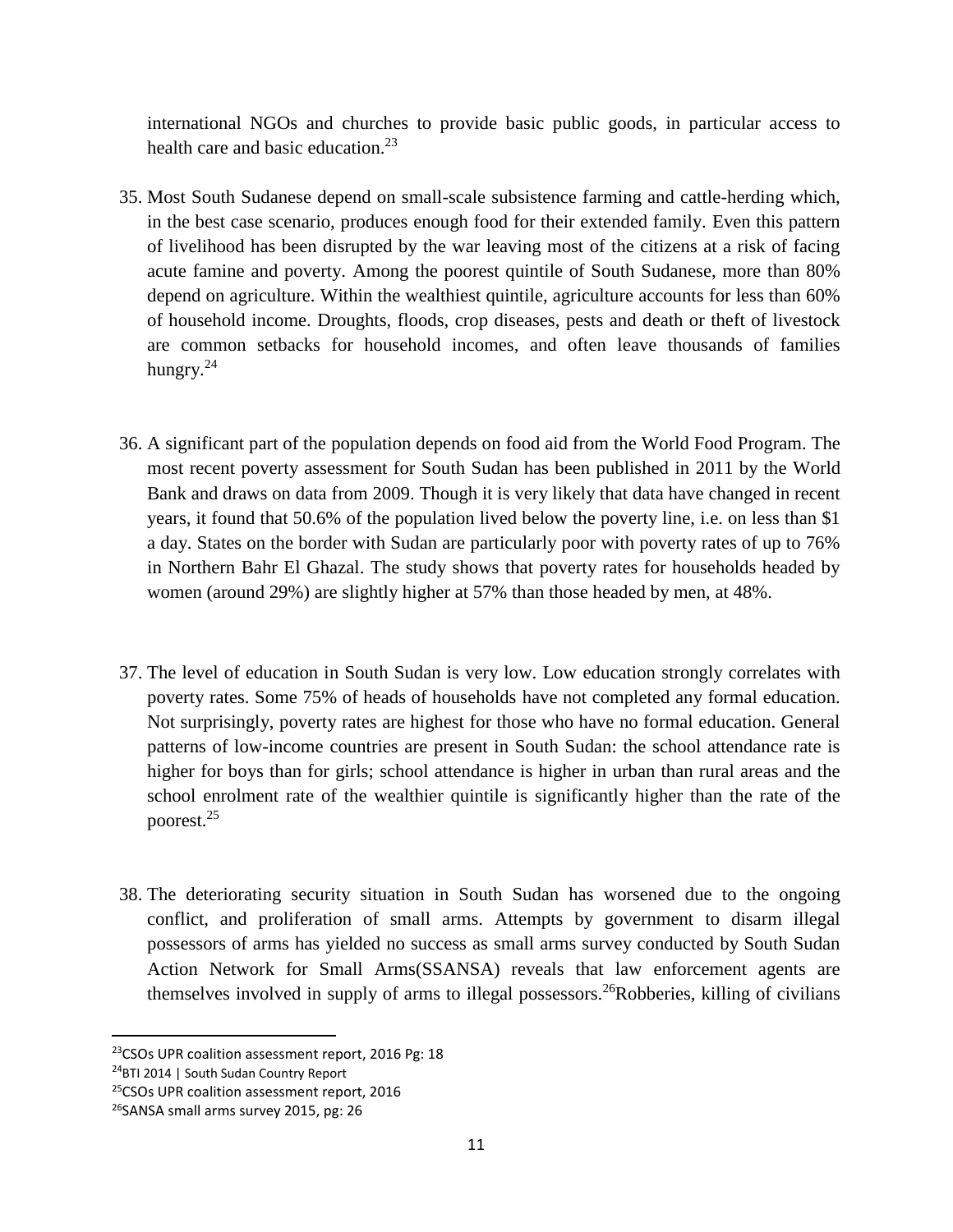by the so called unknown gun-men continue to occur on daily basis in South Sudan. Incidents of armed conflict in Western Equatoria, Central Equatoria and Eastern Equatoria have cost further displacement of civilians, destruction of civilians' property and killing of civilians in an assessed scale. Assessment conducted by the civil society UPR coalition shows failure of the law enforcement agents to arrest perpetrators of these incidents and to address damages and loss inflicted by the same. <sup>27</sup>The agreement on the Resolution of South Sudan Conflict, 2015 provides for comprehensive security sector reform.

#### **Recommendations to the Government of the Republic of South Sudan:**

- a. Implement the guidelines for security sector reforms as provided for in the agreement, conduct professional orientation and training of all armed forces by 2018, develop and implement a comprehensive disarmament strategy in collaboration with other stakeholders by 2017.
- b. Adopt and implement a comprehensive national public health strategy and plan of action to ensure adequate access to public health service for all by the year 2020.
- c. Develop and implement National Poverty Reduction Strategies with specific plans to realize the right to health.
- d. Conduct education need assessment to inform budget allocation and quality service delivery.
- e. Conduct awareness to combat cultural practices hindering enrolment to education.
- f. Improve the capacity of institutions in the education sector to ensure effective performance and service delivery.

# **8. TRANSITIONAL JUSTICE**

39. In December 2013, a violent conflict erupted in Juba and quickly spread throughout the three states of the Greater Upper Nile region. The conflict was sparked by a political dispute that had been brewing for many months among the leadership of the ruling Sudan People's Liberation Movement (SPLM) party. Though triggered by politics, the speed and intensity with which the conflict spread points to a number of underlying problems, including the failure to separate the military from politics, the inability to transform South Sudan's oil wealth into tangible benefits for the majority of its people and the legacy of decades of violence and trauma from past wars. The conflict has led to destruction of social fabric of unity and cohesion and has led massive displacement of thousands of civilians, destruction

<sup>27</sup>CSOs UPR coalition assessment report, 2016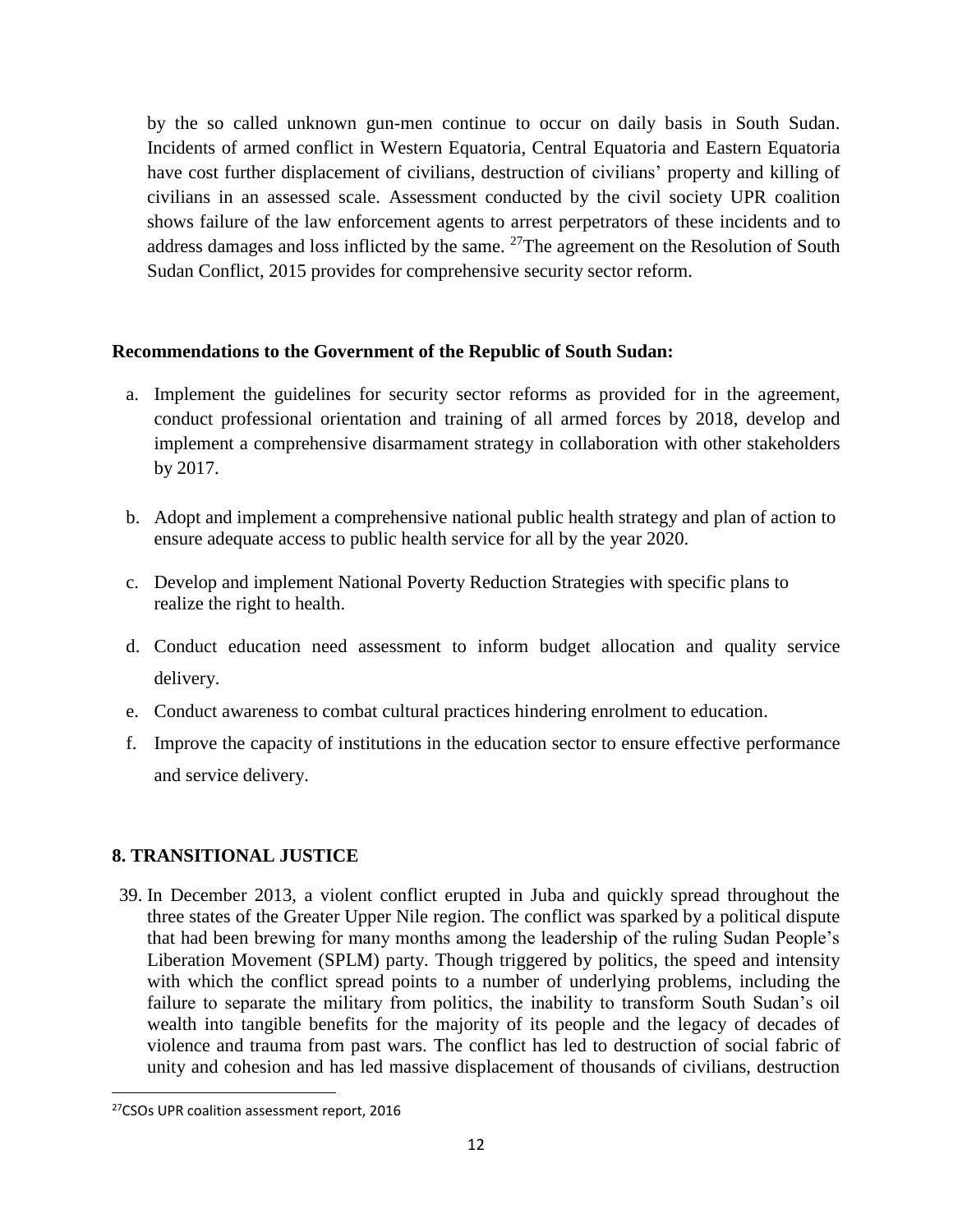of property, killing of civilian as well as raping of women and looting of civilians' property.<sup>28</sup>

- 40. As joint regional effort to resolve the conflict in South Sudan and find solution for lasting peace in South Sudan, the African union formed a committee of Inquiry for South Sudan (AUCISS) in 2015 with a mandate to investigate the causes of the conflict, the impact of the conflict and recommend redress mechanisms. The AUCISS report revealed compelling findings about human rights violations and abuses, poor governance, lack of rule of law and heighten mistrust and disunity among the citizens of South Sudan. The report recommended for comprehensives reforms and implementation of transitional justice process with components of judicial accountability, truth, healing and reconciliation and reparation. <sup>29</sup>Similar inquiry was conducted by the UN committee of experts which found much more detailed evidence pointing to commission of war crimes, crimes against humanity allegedly committed by both parties to the conflict. The said report strongly recommended for judicial accountability. <sup>30</sup>
- 41. The IGAD-led peace agreement for Resolution of South Sudan Conflict has succeeded in introducing into the agreement issues of truth, justice, reconciliation and healing as critical areas for peace and security in South Sudan.<sup>31</sup>Perception surveys on transitional justice conducted by South Sudan Law Society (SSLS) and the civil society UPR coalition both show strong preference by citizens for redress of the human rights violations and abuses committed during the conflict through judicial accountability by national courts and a hybrid court.<sup>32</sup>

# **Recommendations to the Government of the Republic of South Sudan:**

- a. Conduct consultations on transitional justice processes provided under the agreement for Resolution of South Sudan Conflict to ensure victim centered transitional justice processes.
- b. Fully cooperate with the African Union and the international community to expedite the formation of the hybrid court for South Sudan by 2017.

l

<sup>28</sup>UNHCHR Report on South Sudan, 2016.

<sup>29</sup>Report of AUCISS, 2015

<sup>&</sup>lt;sup>30</sup>Report of UN committee of experts in South Sudan, 2016

 $31$ Chapter v of the Agreement for resolution of conflict in South Sudan, 2015

<sup>&</sup>lt;sup>32</sup> SSLS perception survey on transitional justice in South Sudan, 2015, CSOs UPR coalition Assessment, 2016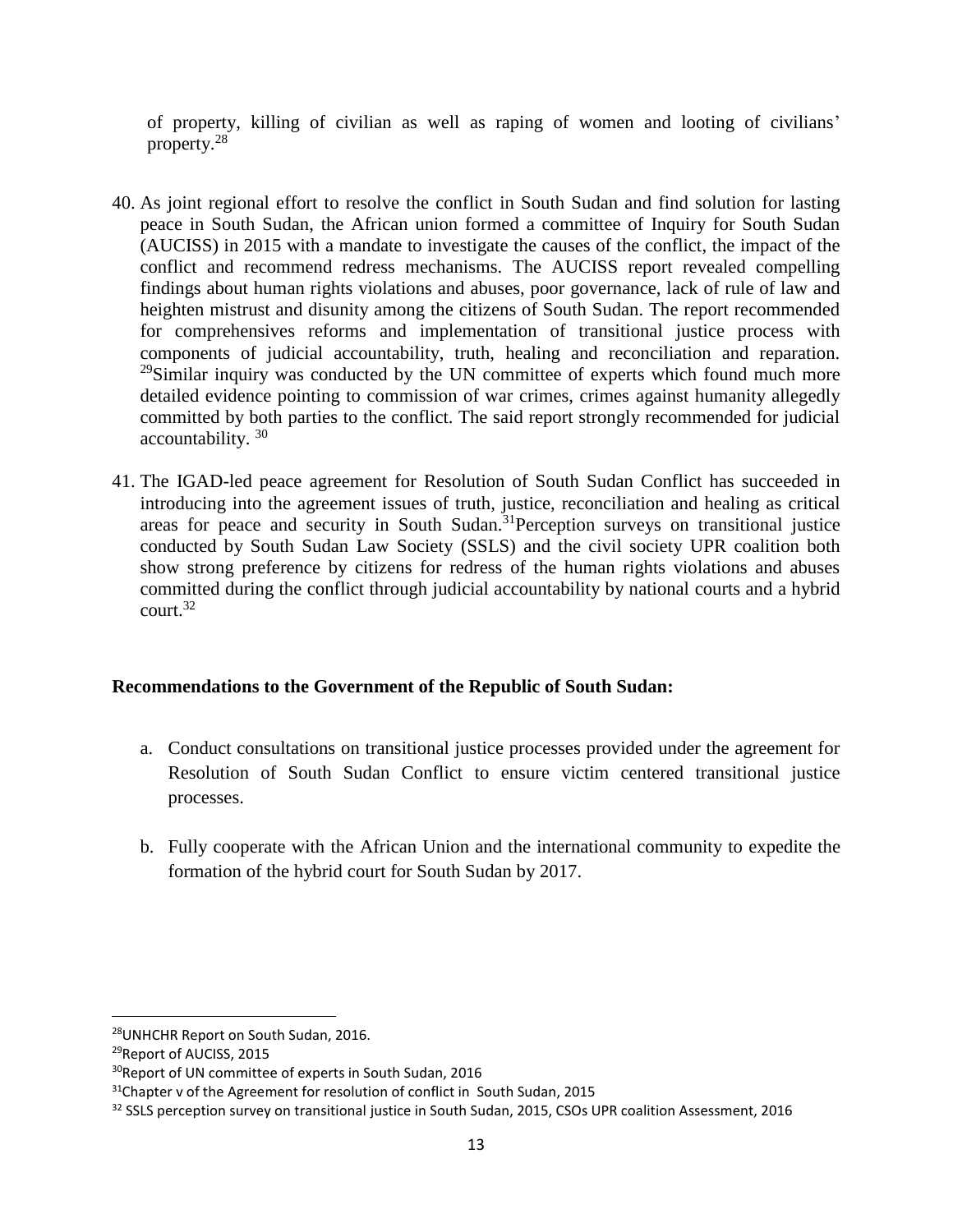| Annex $-1$ : List of submitting organizations and their contacts |
|------------------------------------------------------------------|
|------------------------------------------------------------------|

| of<br><b>Name</b>                    | <b>Contact address</b>                         | Logo                                                    |
|--------------------------------------|------------------------------------------------|---------------------------------------------------------|
| Organization                         |                                                |                                                         |
| World<br>Lutheran                    | Tel:                                           | WORL<br>FEDERATIO                                       |
| <b>Federation</b>                    | +211955464446                                  |                                                         |
| <b>Department</b><br>of <sub>1</sub> | +211912121408                                  |                                                         |
| <b>World Service</b>                 | Rep.ssd@lwfdws.orh                             |                                                         |
| South<br>Sudan                       | www.lutheranworld.org                          |                                                         |
| Programme                            |                                                |                                                         |
| Juba                                 |                                                |                                                         |
| <b>Organization for</b>              | +211921352592                                  |                                                         |
| Non-violence and                     | directoronadsouthsudan@gmail.com               |                                                         |
| Development                          | mosesjoa@gmail.com                             |                                                         |
| (ONAD)                               | website:www.onadev.org                         |                                                         |
|                                      |                                                |                                                         |
| <b>African Mission</b>               |                                                | <b>Assistance Mission for Africa</b>                    |
| <b>Assistance</b>                    | +211955224368                                  |                                                         |
| (AMA)                                | jubaama@gmail.com                              |                                                         |
|                                      |                                                |                                                         |
| <b>Mindri Relief and</b>             |                                                |                                                         |
| Development                          | mrda1991@gmail.com infor@mundridevelopment.org |                                                         |
| <b>Association</b>                   |                                                |                                                         |
| (MRDA)                               |                                                |                                                         |
| <b>Basic Education</b>               | Mobile: +211955121354                          | BASIC EDUCATION AND DEVELOPMENT NETWORK                 |
| Development                          | achintos.skype1                                |                                                         |
| <b>Network</b>                       | www.bedn.org                                   | (BEDN)                                                  |
| (BEDN)                               |                                                | TEL: +211 9148 74166 / +2119771 35266 / +211 9215 90265 |
|                                      |                                                | Email bednsouthsudan@gmail.com<br>SUITH SUDAN PROGRAMM  |
| South Sudan                          |                                                |                                                         |
| <b>Youth for Peace</b>               |                                                |                                                         |
| and Development                      | +211955363383                                  |                                                         |
| organization                         | Fredmakueidit87@gmail.com                      |                                                         |
| (SSYPADO)                            |                                                |                                                         |
| <b>Institute for</b>                 |                                                |                                                         |
| <b>Promotion of Civil</b>            |                                                |                                                         |
| <b>Society (IPCS)</b>                | - ipcs_sudan@yahoo.co.ul                       |                                                         |
|                                      |                                                |                                                         |
|                                      | Tel:                                           | Sudan Laws                                              |
|                                      |                                                |                                                         |
|                                      | 14                                             |                                                         |
|                                      |                                                | SSLS                                                    |